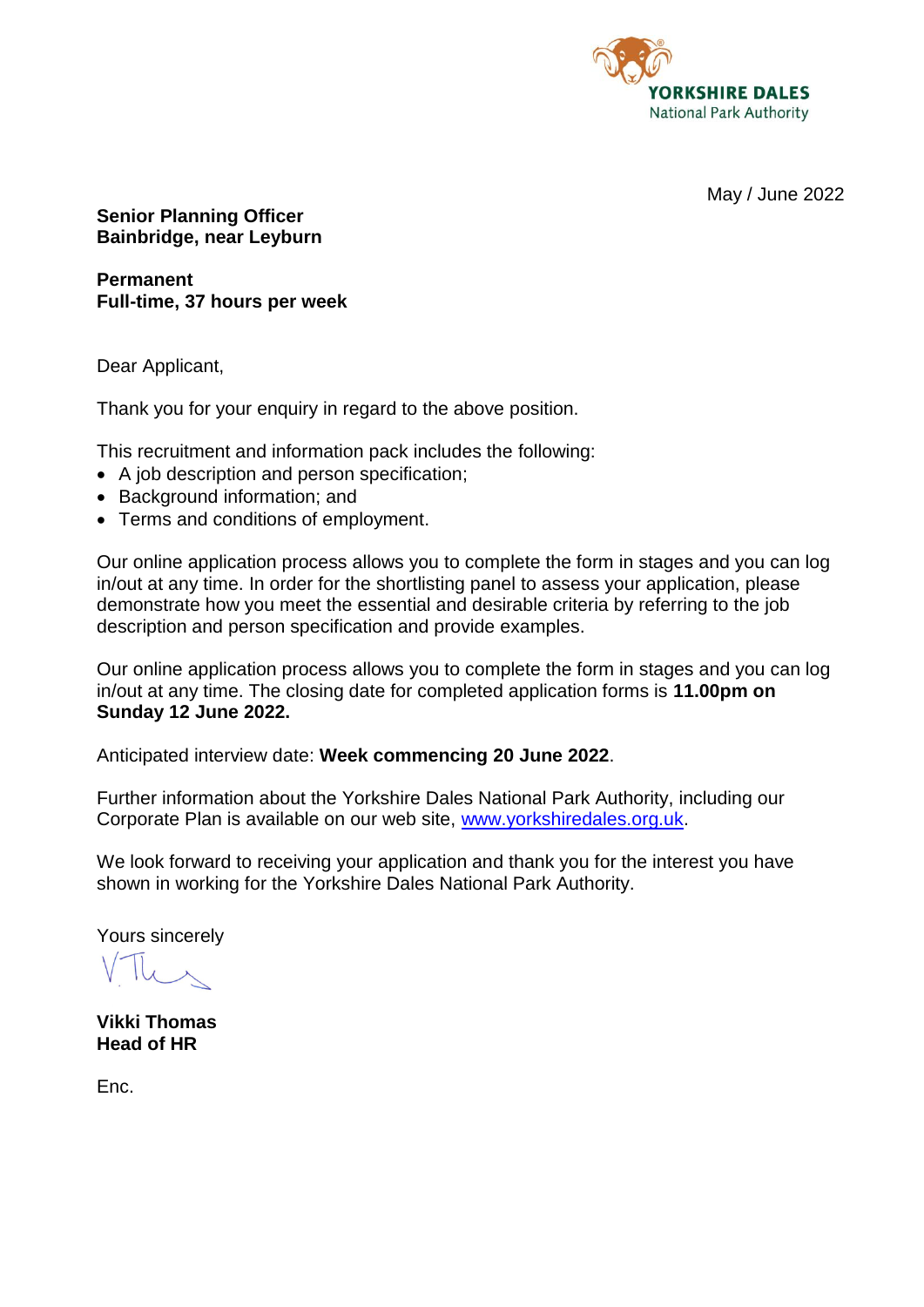### **YORKSHIRE DALES NATIONAL PARK AUTHORITY JOB DESCRIPTION**

| GRADE:<br>Band C<br>LOCATION:<br><b>Bainbridge</b><br><b>RESPONSIBLE TO:</b><br><b>Principal Planning Officer</b><br><b>RESPONSIBILITY FOR:</b> | <b>JOB TITLE:</b> | <b>Senior Planning Officer</b>    |
|-------------------------------------------------------------------------------------------------------------------------------------------------|-------------------|-----------------------------------|
|                                                                                                                                                 |                   |                                   |
|                                                                                                                                                 |                   |                                   |
|                                                                                                                                                 |                   |                                   |
|                                                                                                                                                 |                   | No line management responsibility |

## **OBJECTIVES OF THE POST**

To contribute to the provision of an efficient and effective Development Management Service that meets the statutory responsibilities of the Yorkshire Dales National Park Authority, and helps to promote sustainable development within the National Park.

### **DUTIES & RESPONSIBILITIES:**

Undertake development control workload as directed by the Principal Planning Officer responsible for the Area Planning Team.

Provide professional advice on planning matters.

Committee presentations

Deal with applications and appeals in accordance with established procedures and practices.

Give evidence at Public Inquiries and hearings.

Assist with the monitoring of sites and the delivery of the enforcement service as directed by the Principal Planning Officer.

Assist with preparation/review of the Local Development Framework.

Represent the National Park Authority to explain and promote the planning service, including at meetings out of office hours.

To maintain and develop an up-to-date knowledge of relevant legislation, and professional expertise by continuing professional development.

To carry out corporate project work as directed by the Head of Development Management.

To cover other areas of the Park if required.

To comply with Authority Health and Safety Policy and Codes of Safe Working Practice

Such other duties as are commensurate with the objectives and grade of the post, as directed from time to time by the Chief Executive.

### **THIS IS A POLITICALLY RESTRICTED POST AS DEFINED BY THE LOCAL GOVERNMENT AND HOUSING ACT 1989**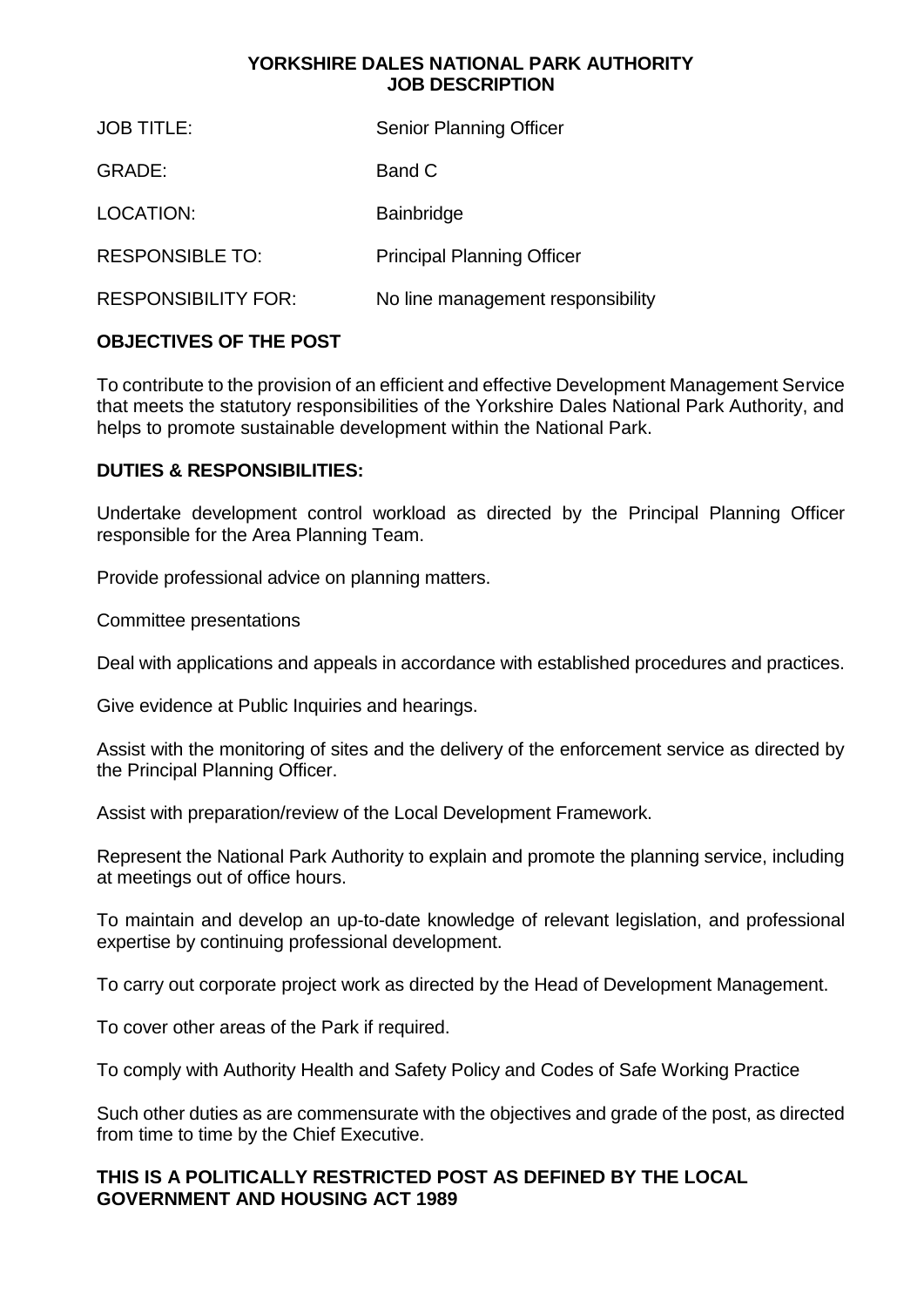# **PERSON SPECIFICATION SENIOR PLANNING OFFICER**

| <b>QUALIFICATIONS</b>                                                                                                                                                              | <b>Essential</b> | <b>Desirable</b> |  |
|------------------------------------------------------------------------------------------------------------------------------------------------------------------------------------|------------------|------------------|--|
| A level 6 or above qualification in Town and Country Planning<br>(or equivalent)                                                                                                   | $\checkmark$     |                  |  |
| Member of the Royal Town Planning Institute (RTPI) or working<br>towards this                                                                                                      | ✓                |                  |  |
| Access to a car or access to a means of mobility support to meet<br>travel demands of the post (if driving must have a current valid<br>driving licence and appropriate insurance) | ✓                |                  |  |
| <b>EXPERIENCE</b>                                                                                                                                                                  |                  |                  |  |
| Minimum of a years' experience of development control work                                                                                                                         | $\checkmark$     |                  |  |
| Good understanding of the legislative, procedural and policy<br>framework within which the planning system operates and the<br>requirements for negotiating S.106 agreements       | ✓                |                  |  |
| Direct experience of working with local communities and the<br>wider general public                                                                                                | ✓                |                  |  |
| Proficient in the use of IT, including Microsoft Office software<br>and development management information systems                                                                 | ✓                |                  |  |
| Experience of delivering, co-ordinating and preparing complex<br>policy advice                                                                                                     |                  |                  |  |
| Understanding and appreciation of rural development issues<br>and strategic context within which National Parks operate                                                            |                  | ✓                |  |
| <b>Conservation expertise</b>                                                                                                                                                      |                  |                  |  |
| Experience of working in a local authority or similar public sector<br>organisation                                                                                                |                  |                  |  |
| <b>SKILLS AND PERSONAL QUALITIES</b>                                                                                                                                               |                  |                  |  |
| Excellent communication and inter-personal skills                                                                                                                                  | $\checkmark$     |                  |  |
| Good negotiation skills                                                                                                                                                            | $\checkmark$     |                  |  |
| Ability to deal sensitively with local communities and the general<br>public                                                                                                       | $\checkmark$     |                  |  |
| Ability to prioritise workload effectively to meet deadlines and<br>manage competing demands                                                                                       | ✓                |                  |  |
| Confident presentation skills, preferably with experience in<br>presenting cases at planning committee meetings                                                                    |                  |                  |  |
| Ability to act with political sensitivity and awareness when<br>handling difficult issues                                                                                          | $\checkmark$     |                  |  |
| A commitment to providing a consistently high standard of<br>service to the public                                                                                                 | $\checkmark$     |                  |  |
| Self-motivated and committed to sustainable development                                                                                                                            | $\checkmark$     |                  |  |
| Excellent attention to detail with the ability to produce accurate<br>work                                                                                                         | $\checkmark$     |                  |  |
| Willingness to be flexible according to the needs of the role                                                                                                                      | $\checkmark$     |                  |  |
| Drive and determination to find creative solutions to challenges                                                                                                                   | $\checkmark$     |                  |  |
| Professional and proactive approach to work                                                                                                                                        | $\checkmark$     |                  |  |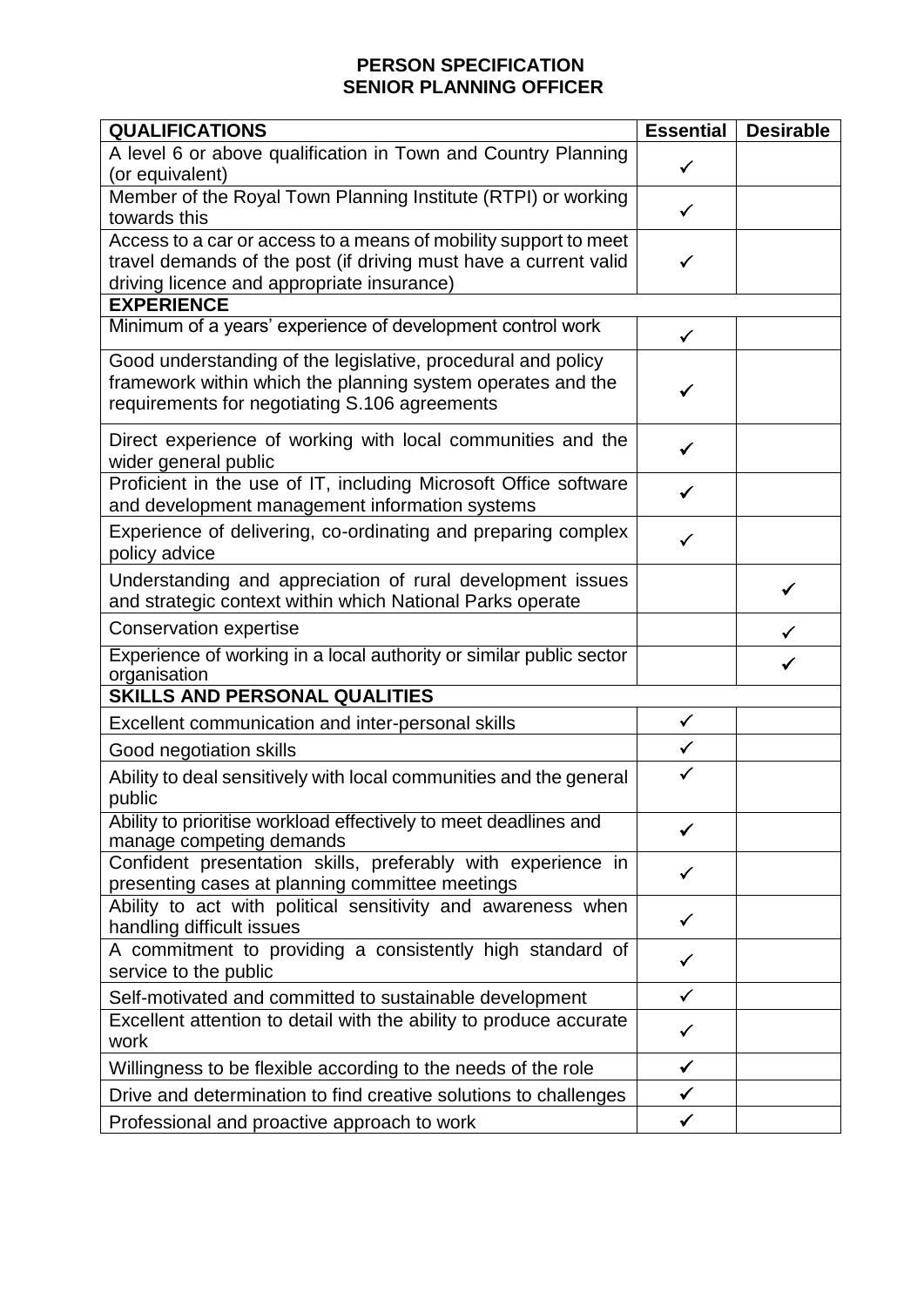**Senior Planning Officer**



**Based at Bainbridge, Leyburn**

### **Background**

The Yorkshire Dales National Park was designated in 1954 in recognition of its extraordinary natural beauty, the diversity of its wildlife habitats, its rich cultural heritage and its fantastic opportunities for outdoor recreation. It is a dramatic upland dissected by numerous long glaciated valleys or dales with a resident population of over 23,000 people. The area is a working landscape, with agriculture, quarrying and tourism, offering the main employment opportunities. Indeed, it is the long history of people settling in and working this harsh environment that has created a cultural landscape recognised today as one of the most distinctive in Western Europe.

The Park is looked after by the Yorkshire Dales National Park Authority and it's the Authority's job to care for this very special place and its communities and to help people understand and share in it.

The National Park was extended to the north and west on 1 August 2016, it now covers an area of 2,179 square kilometres (841 square miles).

It is one of a family of 15 National Parks in the UK, protected for future generations to enjoy. Truly Britain's breathing spaces.

From 1974 the whole of the Yorkshire Dales National Park was administered by a Committee of North Yorkshire County Council but, as a result of the Environment Act 1995, the new National Park Authority was established on 1<sup>st</sup> April 1997. The Authority remains within the framework of local government but is independent of the counties and districts. The Authority now consists of both county council and district council representatives as well as parish representatives and members appointed by the Secretary of State.

The 1995 Environment Act revised and updated the purposes of national parks which are:

"conserving and enhancing the natural beauty, wildlife and cultural heritage of the areas, and promoting opportunities for the understanding and enjoyment of the special qualities of those areas by the public".

In pursuing these purposes, the Authority:

"shall seek to foster the economic and social wellbeing of communities within the National Park."

The National Park Authority is advised by the Chief Executive (National Park Officer), who is supported by approximately 165 staff.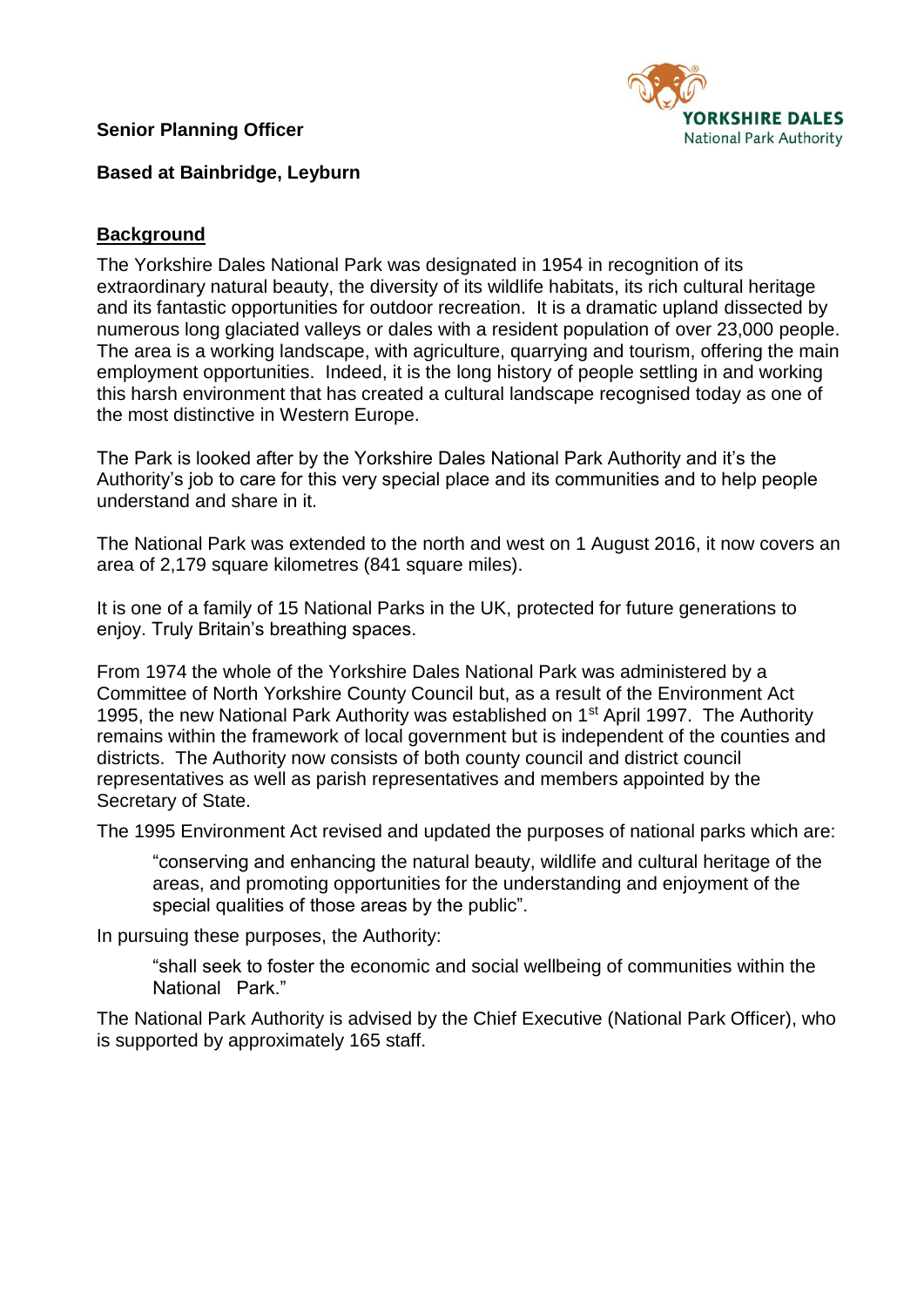

## **Terms and condition of employment**

### **Pay**

This role has been confirmed as a Band C Salary: £30,984 to £35,335 per annum

## **Work Base**

Yoredale, Bainbridge, Leyburn, North Yorkshire, DL8 3EL There will also be some travel within the Park required as part of the role.

## **Pension**

Staff meeting the minimum criteria are automatically brought into the Local Government Pension Scheme (LGPS), unless they elect otherwise.

### **Hours of Work**

The hours of work are 37 hours per week.

A flexitime scheme is in operation. This allows you to vary your start and finish times within set parameters to help your work fit in with your social and domestic responsibilities. If you have accrued sufficient time, the scheme allows you to take up to 12 days extra leave during the year.

## **Holidays**

The holiday entitlement is based on length of continuous service within Local Government or related employment and calculated on a pro rata basis for part time staff.

On commencement of employment: 25 days.

After 1-year continuous service: 26 days.

After 2 years' continuous service: 27 days.

After 3 years' continuous service: 28 days.

After 4 years' continuous service: 29 days.

After 5 years' continuous service: 30 days.

Plus Bank Holidays.

### **Training and Development**

The Authority is committed to the professional and personal training and development of its staff. To support this, the Authority has achieved the national Investors in People (IIP) Standard.

An appraisal scheme is in place for all staff and opportunities to undertake in-house and external training programmes are available.